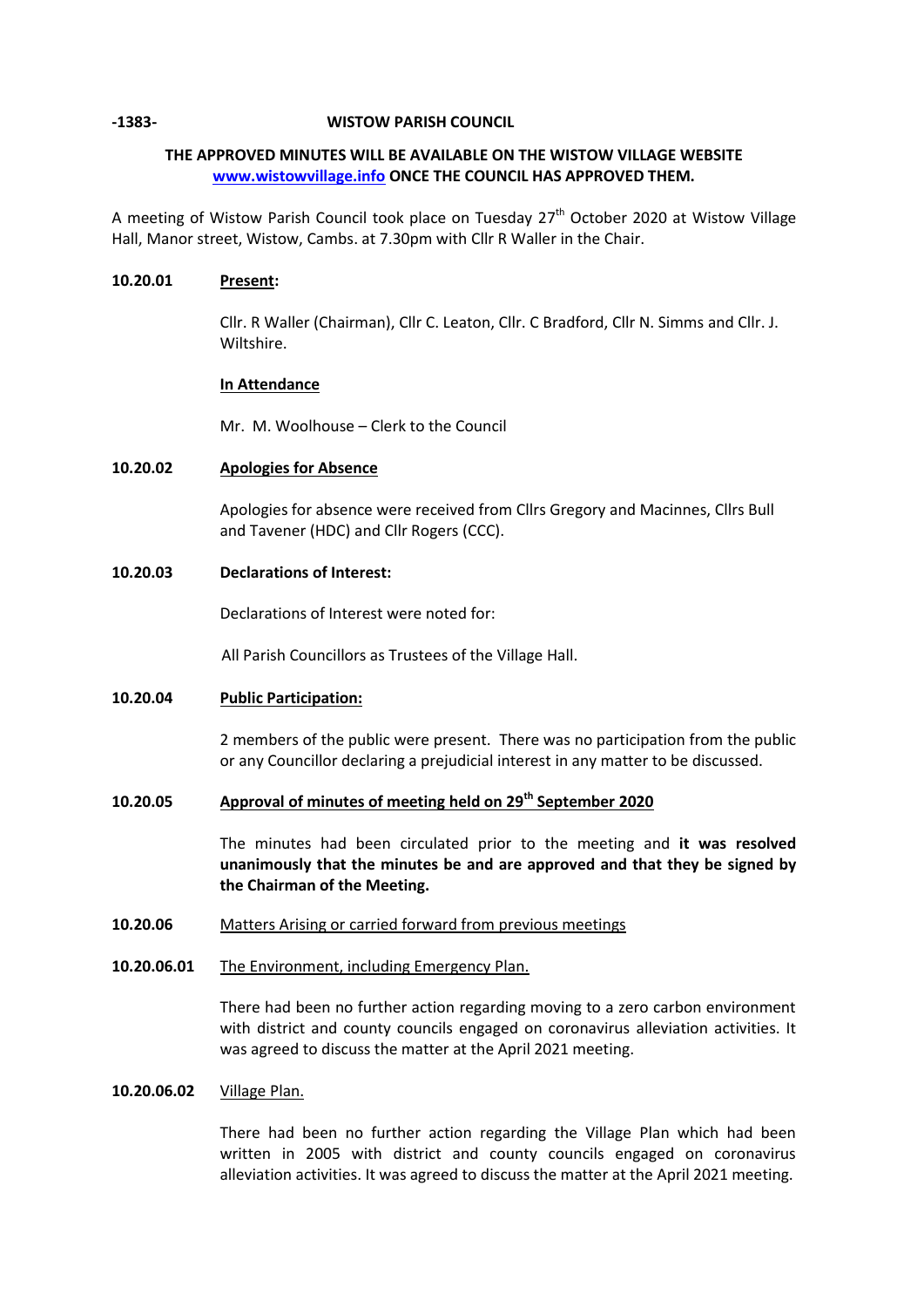# **-1384-**

### **10.20.06.03** Grass Cutting

Mr Sargent had agreed to bring forward the date of termination of his contract to  $31<sup>st</sup>$  October 2020. Mr Sargent had stated that he hoped to make a final visit before the end of the month and then submit a final invoice. Doubt was expressed that there would be a further visit.

The ITT was almost ready to be issued and the Clerk anticipated that it would be issued in the next couple of days at latest. The contract terms would be documented and the notice period would be considered carefully to ensure that there was continuity of service during the grass cutting season.

## **10.20.06.04** Street Lighting.

The Clerk was instructed to chase Balfour Beatty to complete the outstanding work to install energy efficient lighting and so stop the original lights from operating 24 hours day.

## **10.20.06.05** Village sign

The Clerk reported that he had contacted Cllr Bull of HDC to obtain action to repair the damaged sign.

#### **10.20.06.06** Winter Gritting

The meeting discussed the broken gritting bin and the Clerk was requested to contact Cambs. CC highways to obtain a price for a replacement bin and the removal of the broken receptacle.

### **10.20.06.07** Planning White Paper

The Clerk reported that he had not received any comments on the white paper and accordingly had not submitted a response to NALC.

## **10.20.06.08** London Hearts defibrillator

The Clerk reported that he had contacted the charity and established that the £200 grant was a discount off the price of a new machine. He added that the charity commented that one machine was adequate for a village of the size of Wistow. The meeting requested the Clerk to investigate a power supply from the street lighting in Oaklands to a new machine located near or at the playing field.

### **10.20.06.09** Cemetery

The Clerk reported that over a five year period typically there were 20 interments and whilst predicting future needs was difficult, it was evident that the existing cemetery was exhausting available capacity. In addition people's wishes for their final resting place were changing such as green burials and people being interred elsewhere from they lived or died.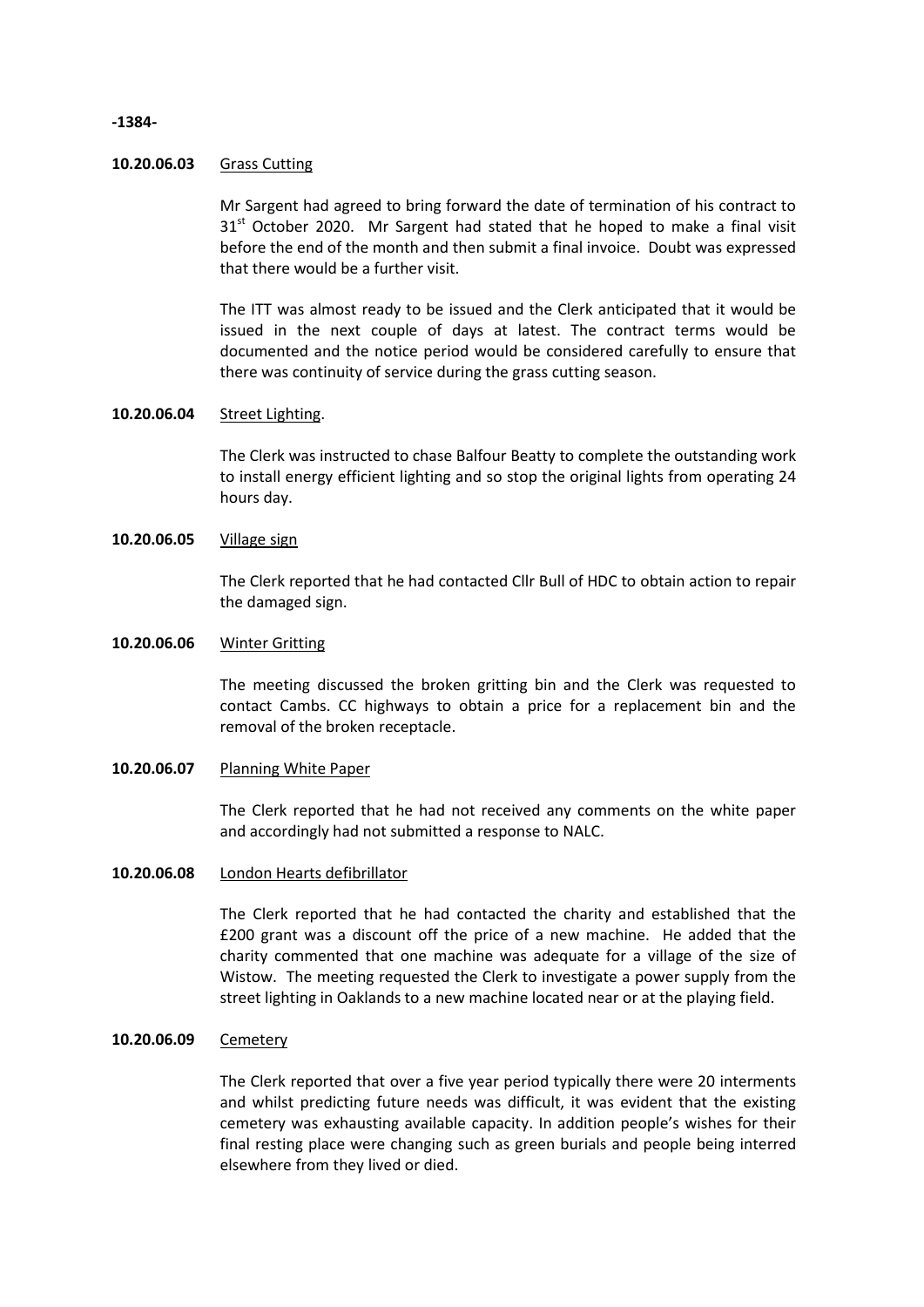### **-1385-**

Amongst various specific issues were that the cemetery contained a large pile of spoil in one corner, which reduced capacity and limited access from Parsonage Street meant that its removal would be preferable from the adjacent Mill Road development. The point was raised that the late Mr Bance had offered the council and or parish church land as an extension to the cemetery on this development but confirmatory evidence was hard to obtain. Any future facility was unlikely to be within the village envelope because of a lack of suitable available space.

The meeting supported the continuing provision of a cemetery in the village and in view of lead times in establishing and closing such facilities Cllr Waller agreed to discuss the issue with the Vicar and the Clerk was instructed to investigate the rules surrounding the establishment and use of cemeteries.

#### **10.20.07. County and District Councillor reports**

- **10.20.07.01** In the absence of the district and county councillors there was nothing to report.
- **10.20.08 Planning**

#### **10.20.08.01** Fleur de Lys – Conservatory– Appln. No. 20/02007/HHFUL

The Clerk reported that HDC had supplied details of plans to replace the existing structure with a new building on the same footprint. Details had been circulated to councillors and a response had to be submitted to HDC by 13<sup>th</sup> November.

#### **10.20.09 Finance**

#### **10.20.09.01** To approve the accounts for payment: 27<sup>th</sup> October 2020.

| <b>Date</b> | <b>Ref No</b> | Pavee               | <b>Description</b>               | Amount |
|-------------|---------------|---------------------|----------------------------------|--------|
|             |               |                     |                                  |        |
| 27/10/20    | 015           | Mr. M Woolhouse     | Net salary October 2020          | 260.00 |
| 27/10/20    | 016           | Cambs Water         | Cemetery water                   | 68.09  |
| 27/10/20    | 017           | <b>LGS Services</b> | Payroll services reissued cheque | 95.40  |
| 27/10/20    | 018           | Mr M Woolhouse      | Zoom and stamps expenses         | 22.19  |

#### **10.20.09.02** Income and Expenditure Account

The Meeting noted the income and expenditure account for the month.

## **10.20.09.03** Bank Reconciliation

The meeting noted the bank reconciliations for the month. The first was prepared to the start of the month to reflect the closure of the Barclays account and the second prepared to 21<sup>st</sup> October provided a more recent and accurate record.

### **10.20.09.04** Bank Balances

The Meeting noted the current and savings account balances as at 27<sup>th</sup> October.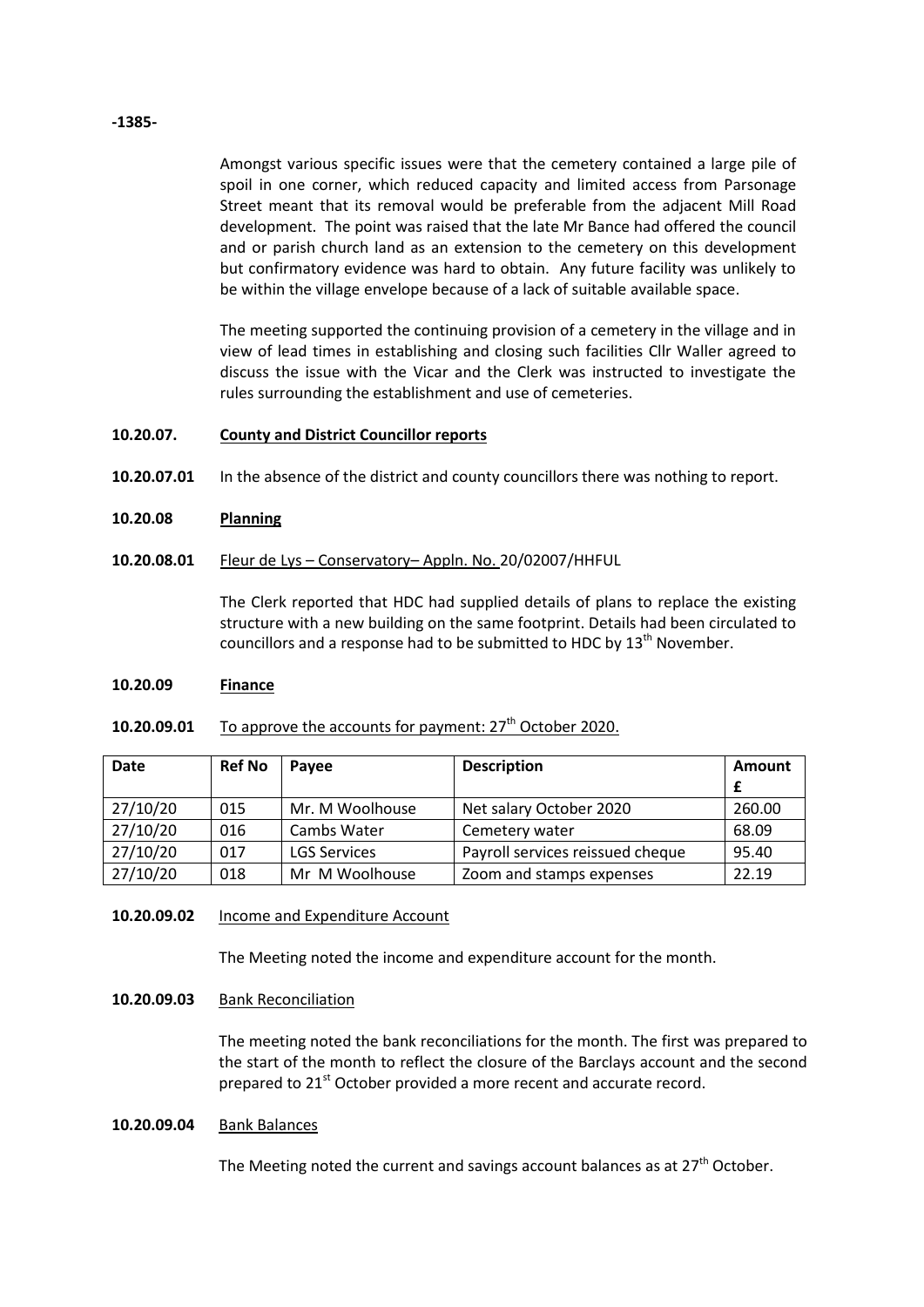#### **-1386-**

### **10.20.09.05** Cash Book

The Meeting noted the Cash Book as at 27<sup>th</sup> October 2020.

### **10.20.09.06** Banking Arrangements

Cllr Leaton reported that she had successfully registered for on line banking. The Clerk reported that the transfer of funds from Barclays to Metro had completed.

# **10.20.09.07** CIL payment

The Clerk reported that the council was to receive £1014 as part of the CIL levy paid in respect of the Mill Road development.

# **10.20.09.08** Monthly Audit

The Clerk reported that Cllr Gregory had volunteered to undertake the audit for October 2020 but because of his absence an audit had not occurred.

#### **10.20.10 Traffic, Highways & Road Safety.**

**10.20.10.01** The meeting noted the previously circulated correspondence, in particular that relating to complaints of the condition of Wistow Fen Lane.

#### **10.20.10.02 Bridge gullies**

Cllr Leaton requested that the Clerk contact CCC Highways to have the gullies cleaned in Bridge Street and particularly on the Wistow Toll side of the Bridge.

#### **10.20.11 Policing Matters**

**10.20.11.01** Incidents relating to Wistow were included in correspondence and all alerts posted to the Parish Council's Facebook page.

## **10.20.12 Correspondence and Communications**

**10.20.12.01** The meeting noted the previously circulated correspondence which members confirmed they had read.

#### **10.20.12.02** M11 weekend closures

The Clerk explained that Highways England planned maintenance on a major bridge on the motorway south of Cambridge with the motorway being closed on a number of weekends. The signed diversions inevitably involved increased journey times.